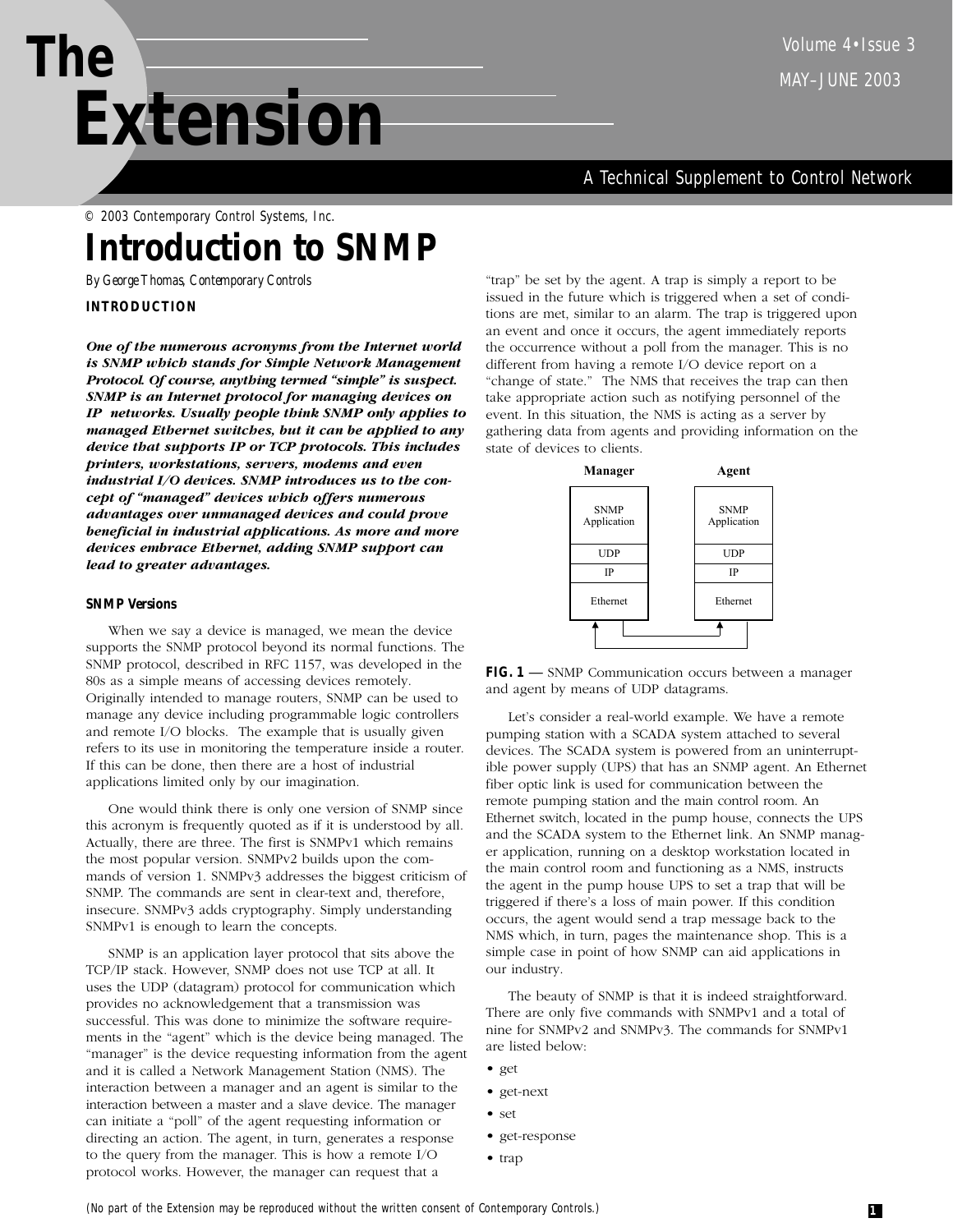The additional commands for SNMPv2 and SNMPv3 are as follows:

#### **OBJECT ID**

- get bulk
- notification
- inform
- report



**FIG. 2** — A manager polls an agent in a similar fashion to a master/slave protocol.

To understand how the commands are applied, we need to introduce an integral component in the process: the managed objects that reside in the agent.

#### **MANAGED OBJECTS**

Each agent consists of a collection of managed objects that explain the capabilities and behavior of the agent in an abstract form. This is no different from the method by which a DeviceNet device is described by a collection of objects. The objects supported by a DeviceNet limit switch differ from

that of a DeviceNet pneumatic manifold block; however, all DeviceNet devices support some common objects. This is the same situation with agents. All SNMP agents must support a common set of managed objects, called a Management Information Base (MIB). But an agent must support, at a minimum, what is defined in RFC 1213: MIB-2.

You might ask what happened to MIB-1? In the everchanging Internet world, MIB-2 superseded MIB-1. Before we examine the

Managed objects within an agent are organized into a tree-like hierarchy similar to the way files and folders are used to represent the contents of a hard disk. In fact, some NMS software displays the management objects in a graphical fashion as if they were indeed files. However, the nomenclature is different. Managed objects are identified as a series of integers separated by dots representing the nodes on a tree. Naming begins at the root, followed by branches and ending in leaves. Let me give an example. In FIG. 3 you will see the tree structure for finding MIB-2. It begins at the root on the left. There are three branches, but we are interested only in iso(1). From iso(1) we have three more branches, but we are only interested in org(3). Next there are six more branches, but we follow dod(6). From this branch we go to internet(1). At this node we are at the base of all SNMP MIBs. The short form for representing where we are is 1.3.6.1 or we could say iso.org.dod.internet.

At this point we could follow either mgmt(2) or private(4) branches. If we follow the mgmt(2) branch, we will find standard MIBs. If we follow the private(4) branch, we will find vendor-specific MIBs. This is where a vendor can register unique products with corresponding unique management information. For example, a UPS would have much different information to share than an Ethernet switch. We will follow the mgmt branch and locate MIB-2 which is at 1.3.6.1.2.1 or you could simply say mgmt(1) which uniquely identifies its location.



We have found MIB-2, but we do not know the location of the individual managed objects. It's best to remember that MIB-2 is a collection of objects and each object description is identified in RFC 1213. If we study RFC 1213, we will learn there are ten managed object groups in MIB-2 as explained on page 3.

The first object group is system. The system group lets you enter the physical location of the device, the name of the device and who is responsible for the device. Therefore, if the device is queried by a

**FIG. 3** — The identification of objects follows a hierarchical structure.

details of MIB-2, we need to understand the structure and naming convention of MIBs. The Structure of Management Information (SMI) is described in RFC 1155. First, we will study the naming convention for managed objects and the MIBs themselves, which are simply a collection of managed objects. The term to identify an object is simply the Object ID (OID).

management system, it could say it was tagged UPS-1, located in the pump house and if there is trouble to call Randy in the Instrument Shop. Another attribute of this object is uptime. It will continue to accumulate time until it is unpowered.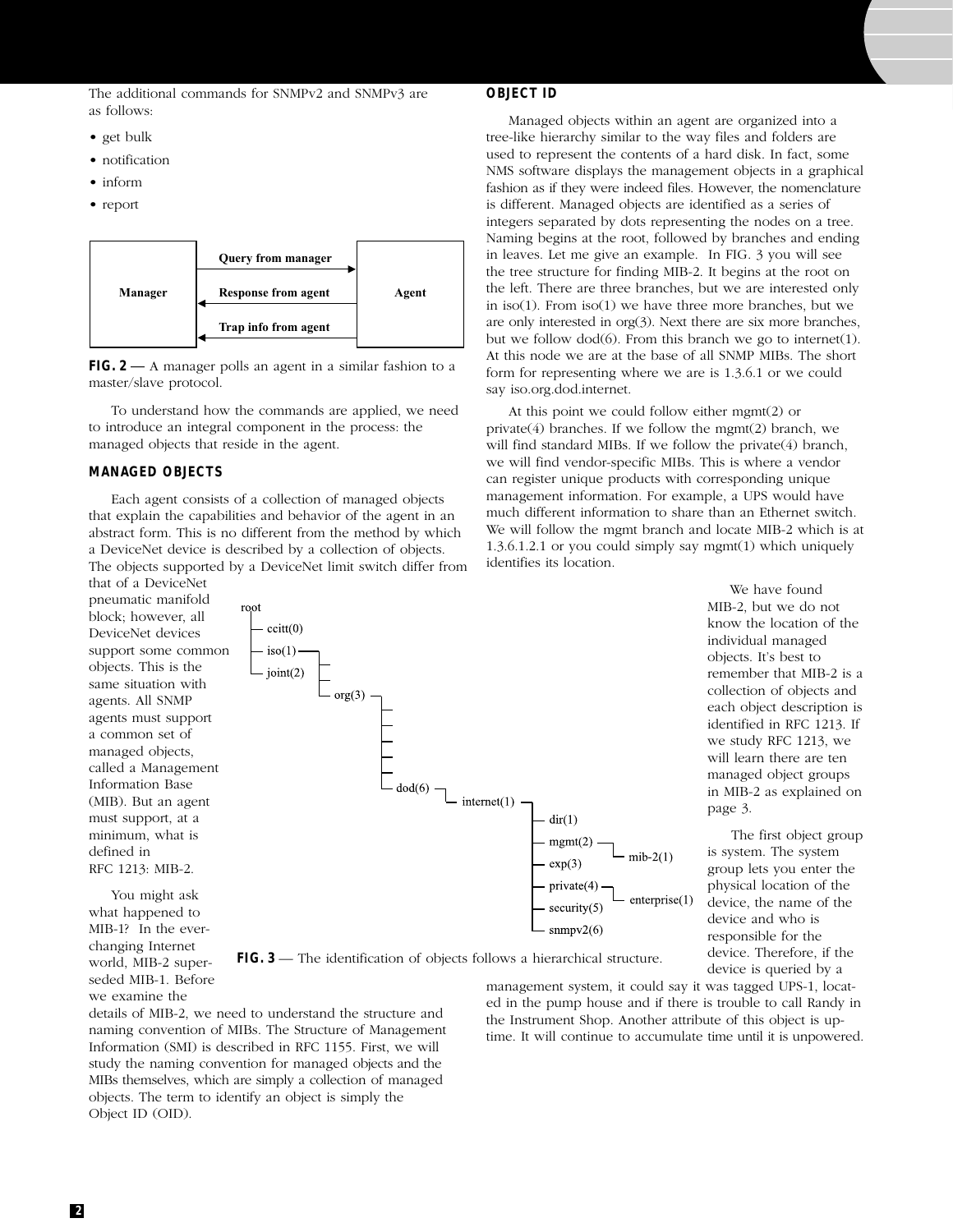#### **The 10 Managed Object Groups in MIB-2**

| $\text{mib-2}$ |          | system           | ; General information about device for administrative purposes |
|----------------|----------|------------------|----------------------------------------------------------------|
| $\text{mib-2}$ | -2       | interfaces       | ; Keeps track of each interface on device                      |
| $\text{mib-2}$ | 3        | at.              | ; Address translation (only for backward compatibility)        |
| $\text{mib-2}$ | 4        | 1 <sub>p</sub>   | ; Tracks IP (Internet Protocol) aspects                        |
| $\text{mib-2}$ | -5       | icmp             | ; Tracks ICMP (Internet Control Message Protocol) aspects      |
| $\text{mib-2}$ | $\sigma$ | tcp              | ; Tracks TCP (Transmission Control Protocol) aspects           |
| $\text{mib-2}$ |          | udp              | ; Tracks UDP (User Datagram Protocol) aspects                  |
| $\text{mib-2}$ | -8       | egp              | ; Tracks EGP (Exterior Gateway Protocol) aspects               |
| $\text{mib-2}$ | 9        | (no longer used) |                                                                |
| $\text{mib-2}$ | 10       | transmission     | ; Currently not used                                           |
| $\text{mib-2}$ | 11       | snmp             | ; Tracks SNMP (Simple Network Management Protocol) aspects     |

#### **SETTING TRAPS**

As mentioned before, a trap is an exception report similar to a change-of-state response from an I/O device. The manager establishes the trap in an agent. The agent monitors the situation and only reports to the manager if the trap is tripped. There are seven generic traps, but one is reserved for vendors for their specific application. The traps are as follows:

#### **Generic Trap**

*Name, Number and Definition*

#### **coldStart (0)**

Indicates that the agent has rebooted. All management variables will be reset; specifically, Counters and Gauges will be reset to zero (0). When a device is powered on, it sends this trap to its trap destination.

#### **warmStart (1)**

Indicates that the agent has reinitialized itself. None of the management variables will be reset.

#### **linkDown (2)**

Sent when an interface on a device goes down and identifies which interface.

#### **linkUp (3)**

Sent when an interface on a device comes back up and identifies which interface.

### **authenicationFailure(4)**

Indicates that someone has tried to query the agent with an incorrect password.

#### **egpNeighborLoss (5)**

Indicates that an Exterior Gateway Protocol (EGP) neighbor has gone down.

#### **enterpriseSpecific (6)**

Indicates that the trap is vendor specific.

As seen from this list, a much simpler approach can be taken to monitoring a device in the field besides polling. For example, a coldstart could indicate some unauthorized activity in the field that triggered the trap. The use of traps is no different from having the benefit of a remote annunciator in the field but without the added expense. By studying the vendor specific traps that are available from a particular product, more ingenious reporting is possible.

#### **CONFIGURATION**

Before commissioning a managed device in the field, its agent must be configured. This is not unlike the commissioning needed before installing a DeviceNet limit switch or photoeye. With DeviceNet, you would use some tool or a program running on a laptop PC. Some devices will have a serial port that will support an ASCII terminal. If a terminal is unavailable, you could run a terminal emulation program on a PC. The advantage of this approach is that your network does not need to be up in order to commission the device. The second approach is to run a Telnet session over Ethernet. Of course, to do this the device must have its IP address already assigned. The screen on the PC will look the same but the network needs to be running. However, you could commission the device remotely from the control room with Telnet. In both of these cases, text screens are provided and the operator simply needs to fill in the blanks. The third approach is to use a web browser. This assumes that the managed device will serve up a web page for commissioning. With web technology, the screens are more colorful and data input is not restricted to simple command lines. Any of these approaches is possible but what data must be entered?

There are several parameters that must be set in the agent. The agent will consume an IP address for it to function as a management port. You might want to name the device, indicate its physical location and identify the person responsible for the device. You can even append a password to protect your settings. If traps are to be used, you need to identify the IP addresses of the managers that will receive the traps. There is usually space to list several IP addresses. What is significant here is that you need to know all this information before commissioning and to be careful not to reassign the master IP addresses, otherwise the traps will fail to find a manager. It would be a good idea to document all these parameters so a replacement device can be properly configured before putting the unit into service.

#### **MANAGERS**

Most of the discussion has been about agents and little about network management software. Command line programs can be used to poll agents and view responses, but the process is tedious since the operator needs to fully understand the structure of MIBs and each object's syntax. There are several commercial software packages and some freeware packages that will poll agents, set traps and receive and display trap responses while providing a more convenient user interface. Since SNMP was developed before the Worldwide Web protocols were developed, much of the data that is displayed is text-based. Later versions of network management software take advantage of Windows functionality and provide more versatility such as trending. It will take an operator some time to learn the intricacies of